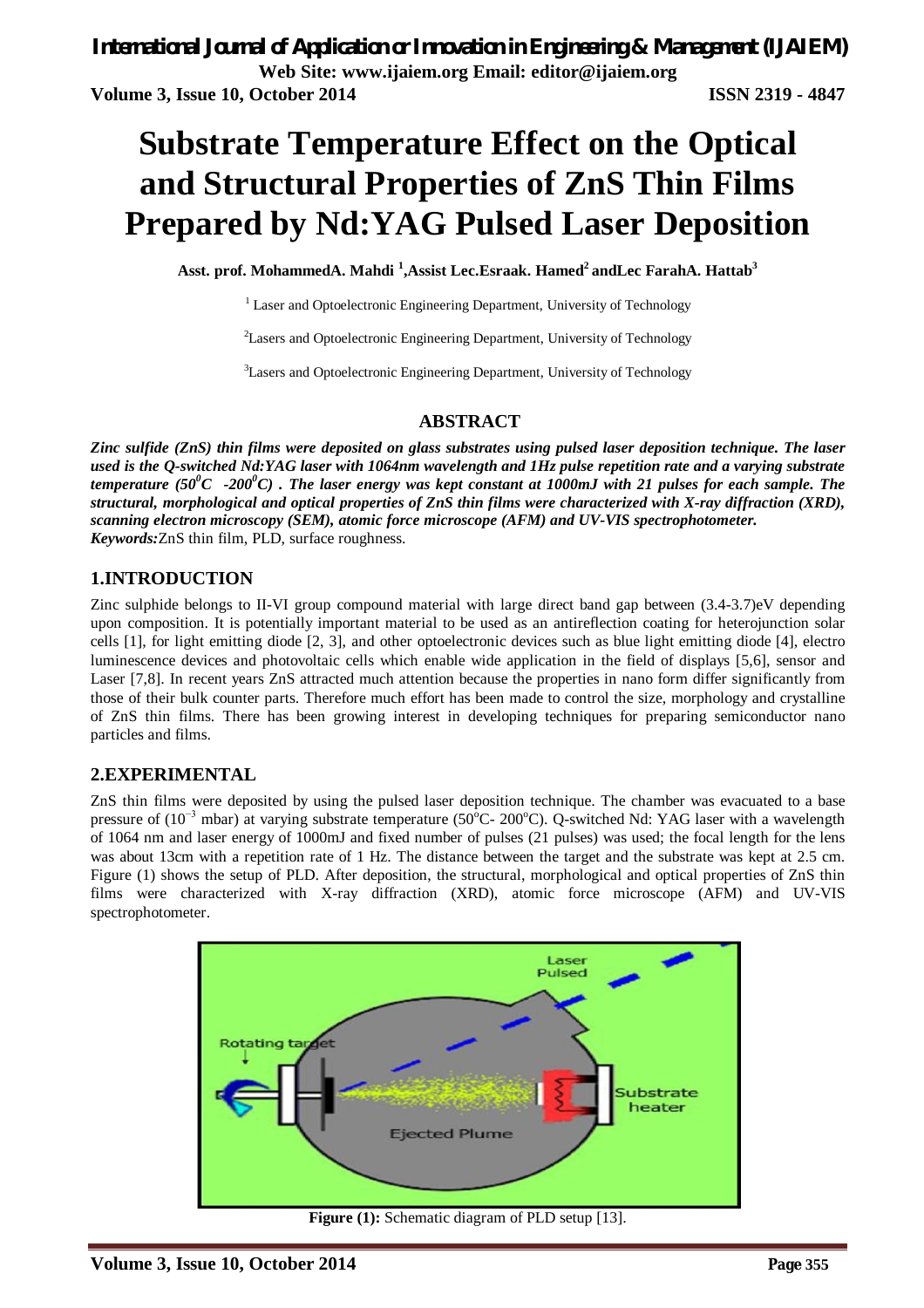# *International Journal of Application or Innovation in Engineering & Management (IJAIEM)* **Web Site: www.ijaiem.org Email: editor@ijaiem.org**

**Volume 3, Issue 10, October 2014 ISSN 2319 - 4847**

# **3.RESULTS AND DISCUSSION**

# **3.1 OPTICAL PROPERTIES**

Optical properties of ZnS thin films were determined from the transmission and absorption measurements in the range of 300-800 nm. Figures (2) and (3) show the variation of optical transmittance and absorbance as a function of wavelength for the films prepared at different substrate temperatures ( $50^{\circ}$ C,  $100^{\circ}$ C,  $150^{\circ}$ C and  $200^{\circ}$ C). Figure (2) shows the film formed at 200  $^{0}$ C was relatively higher than the spectral transmittance for the other films prepared at other growth temperatures moreover the average transmission was reached in the near IR region approximately 98%. Absorption coefficient  $(\alpha)$  associated with the strong absorption region of the films was calculated from absorbance  $(A)$ and the film thickness (t) using the relation [9, 10]:

$$
\alpha = 2.3026 A/t \tag{1}
$$

The absorption coefficient  $(a)$  was analyzed using the following expressionfor near-edge optical absorption of semiconductors:

$$
(\alpha h \Box) = K (h \Box - E_g)^{n/2} (2)
$$

Where: K is constant, Eg is the separation between the valence and conduction bands and n is a constant that is equal to 1 for direct band gap semiconductors. The band gap values were determined from the intercept of the straight-line portion of the  $(\alpha \ h \Box)^2$  against the h  $\Box$  axis figure (4). The linear part shows that the mode of transition in these films is of direct nature. The calculated band-gap value of the films was between (3.7-3.95) eV. The band-gap values are higher than bulk value of ZnS (3.68 eV) because of quantum confinement of ZnSnanocrystals.



**Figure (2):** Optical transmissions as a function of wavelength for ZnS/glass at different substrate temperatures.



**Figure (3):** Optical Absorption as a function of wavelength for ZnS/glass at different substrate temperatures.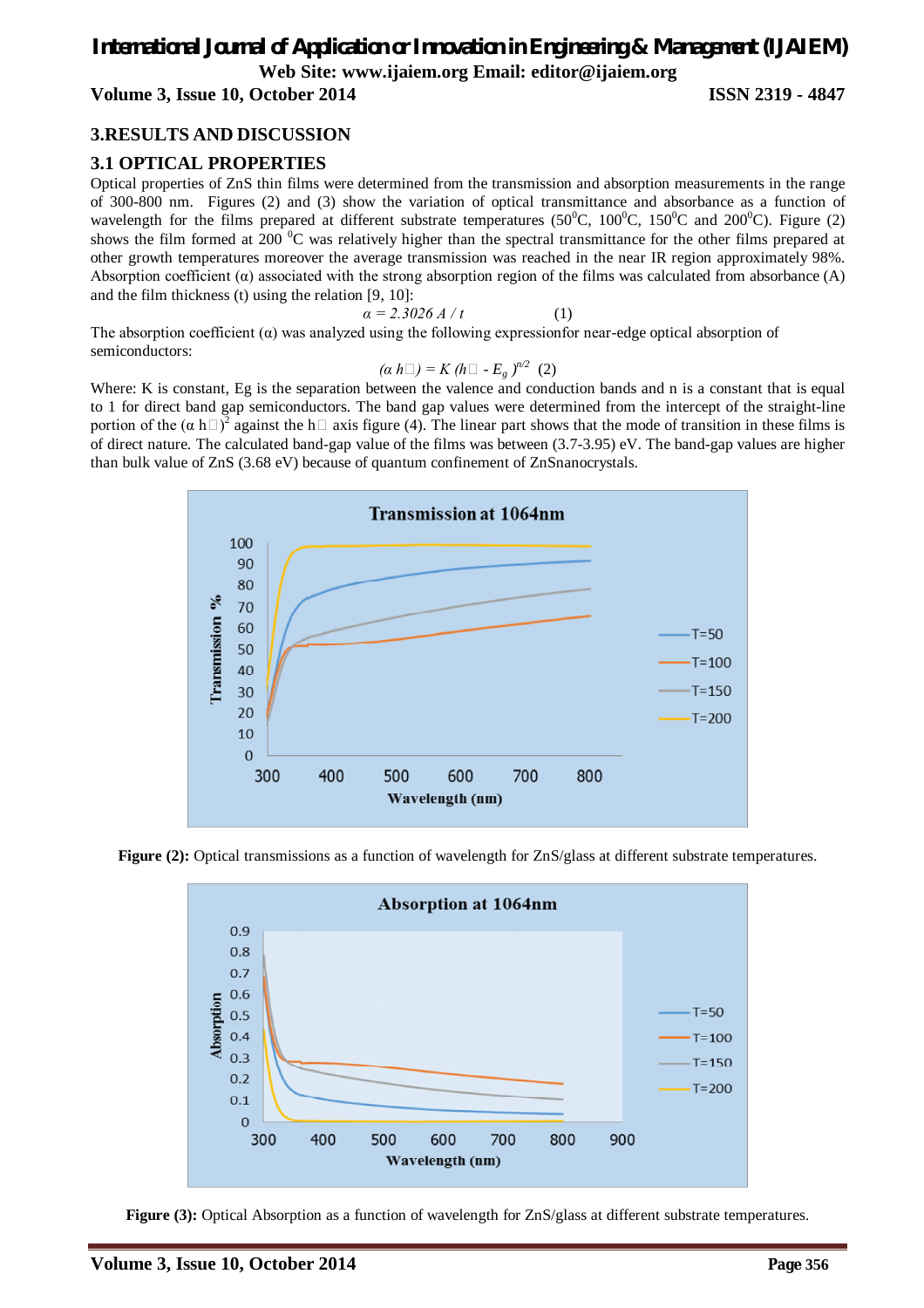# *International Journal of Application or Innovation in Engineering & Management (IJAIEM)* **Web Site: www.ijaiem.org Email: editor@ijaiem.org**

**Volume 3, Issue 10, October 2014 ISSN 2319 - 4847**





# **3.2 STRUCTURAL AND MORPHOLIGICAL PROPERTIES 3.2.1XRD STUDIES**

All the deposited ZnS films were white, homogeneous with a good adherence to the substrate. Generally ZnS material has the hexagonal, wurtzite type structure or cubic, zinc blend-type structure. X-ray diffraction patterns of ZnS thin films prepared at different substrate temperatures (100<sup>o</sup>C and 200<sup>o</sup>C) are shown in fig. (5(a & b)) respectively. Fig.  $(5(a))$  shows a crystalline phase with orientation at  $(008)$  plane exhibited a hexagonal wurtzite structure. As the temperature increased to 200  $\rm{^0C}$  (fig. 5(b)),the XRD pattern of ZnS thin films exhibit two distinguished peaks corresponding to diffraction of (008) and ( 104) planes of hexagonal wurtzite It has been noticed that the diffraction pattern sharpen with increase in substrate temperature and the growth rate was found to be depend on substrate temperature [11, 12]. The highest peak value of the XRD measurement came from ZnS film grown at 200  $^{\circ}$ C, indicating that the film had the best preferred orientation structures. . The grain size of the nanocrystalline films is estimated using the Scherrer formula [9].

#### *D* = *K*  $λ$  / *β* cos  $θ$  (3)

Where K is a constant taken to be 0.94,  $\lambda$  the wavelength of X-ray used ( $\lambda = 1.54056$  A°) and  $\beta$  the full width at ha lf maximum. The peak broadening in the XRD patterns clearly indicates the formation of ZnSnanocrystals of very small size. The grain sizes were found to be within the range of 33.8-71.7 nm.



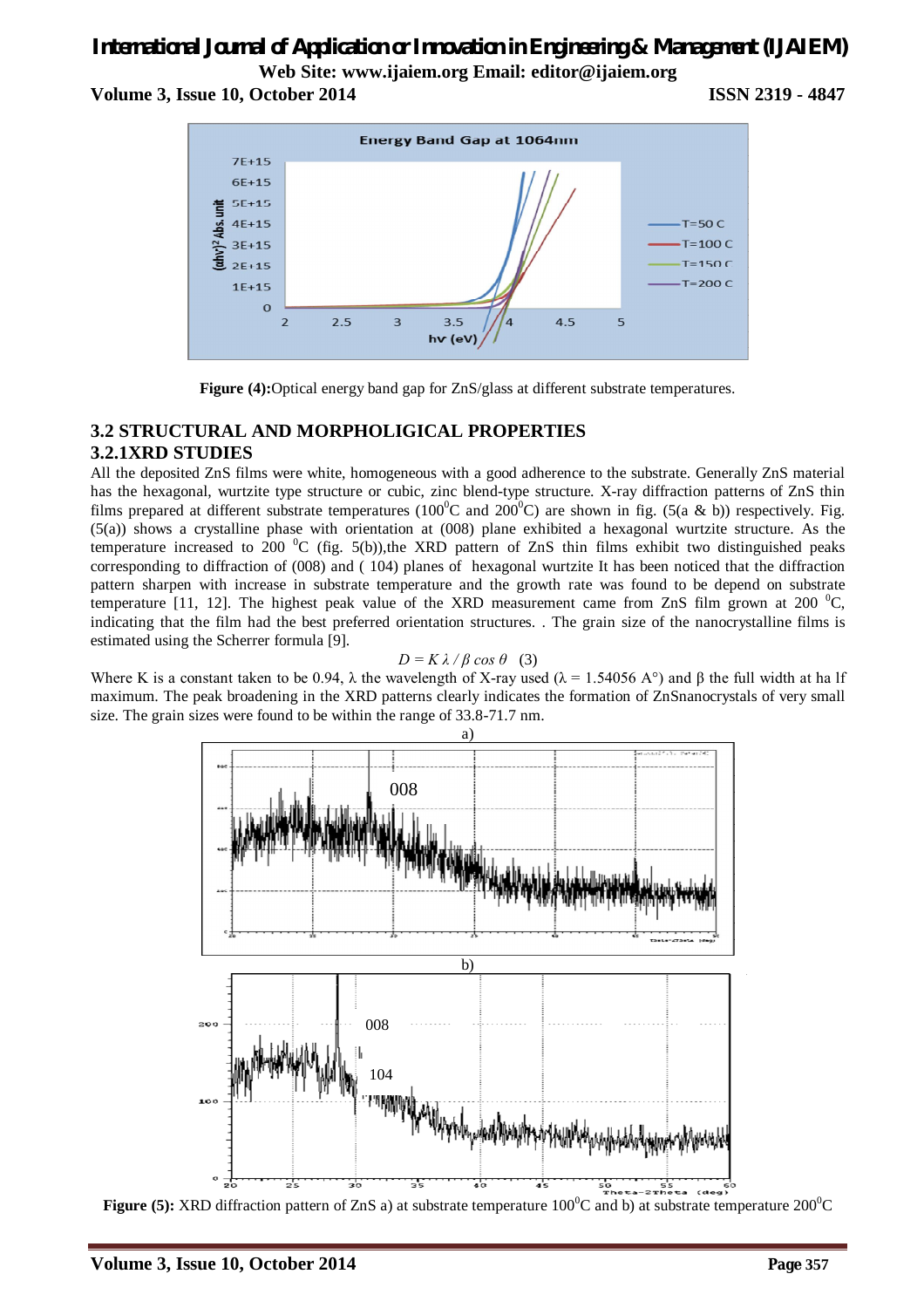# *International Journal of Application or Innovation in Engineering & Management (IJAIEM)* **Web Site: www.ijaiem.org Email: editor@ijaiem.org Volume 3, Issue 10, October 2014 ISSN 2319 - 4847**

# **3.2.2 SEM ANALYSIS**

Scanning electron microscopy is a convenient technique to study the microstructure of thin films. Figure (6) shows a picture of ZnS powder observed by SEM. The particle size from the SEM is found to be in the range of 210 nm.



# **3.2.3 AFM ANALYSIS**

AFM images which have been taken to the samples are shown in figure (7 (a & b)) which corresponding to the  $100^{\circ}$ C and  $50^0$ C samples respectively. The surface roughness and average diameter were tabulated in table 1.



**Figure (7):** AFM images at a)  $100^{\circ}$ C and b)  $50^{\circ}$ C.

| Substrate temperature<br>$^{\left(0\right)}$ | Surface roughness<br>(nm) | Average diameter<br>(nm) |
|----------------------------------------------|---------------------------|--------------------------|
| 100                                          | l.41                      | 92.77                    |
| 50                                           | 0.966                     | 90.02                    |

|  |  |  | Table (1): The surface roughness and average diameter. |  |  |
|--|--|--|--------------------------------------------------------|--|--|
|--|--|--|--------------------------------------------------------|--|--|

# **4.CONCLUSIONS**

Thin films of ZnS prepared by PLD technique are found to be nanocrystalline. The crystallite sizes measured by XRD studies are found to be within 33.8-71.7 nm. XRD shows that samples are of wurtzite hexagonal phase which is important for device performance. Powder SEM studies showed irregular distributions of particles with particle size at